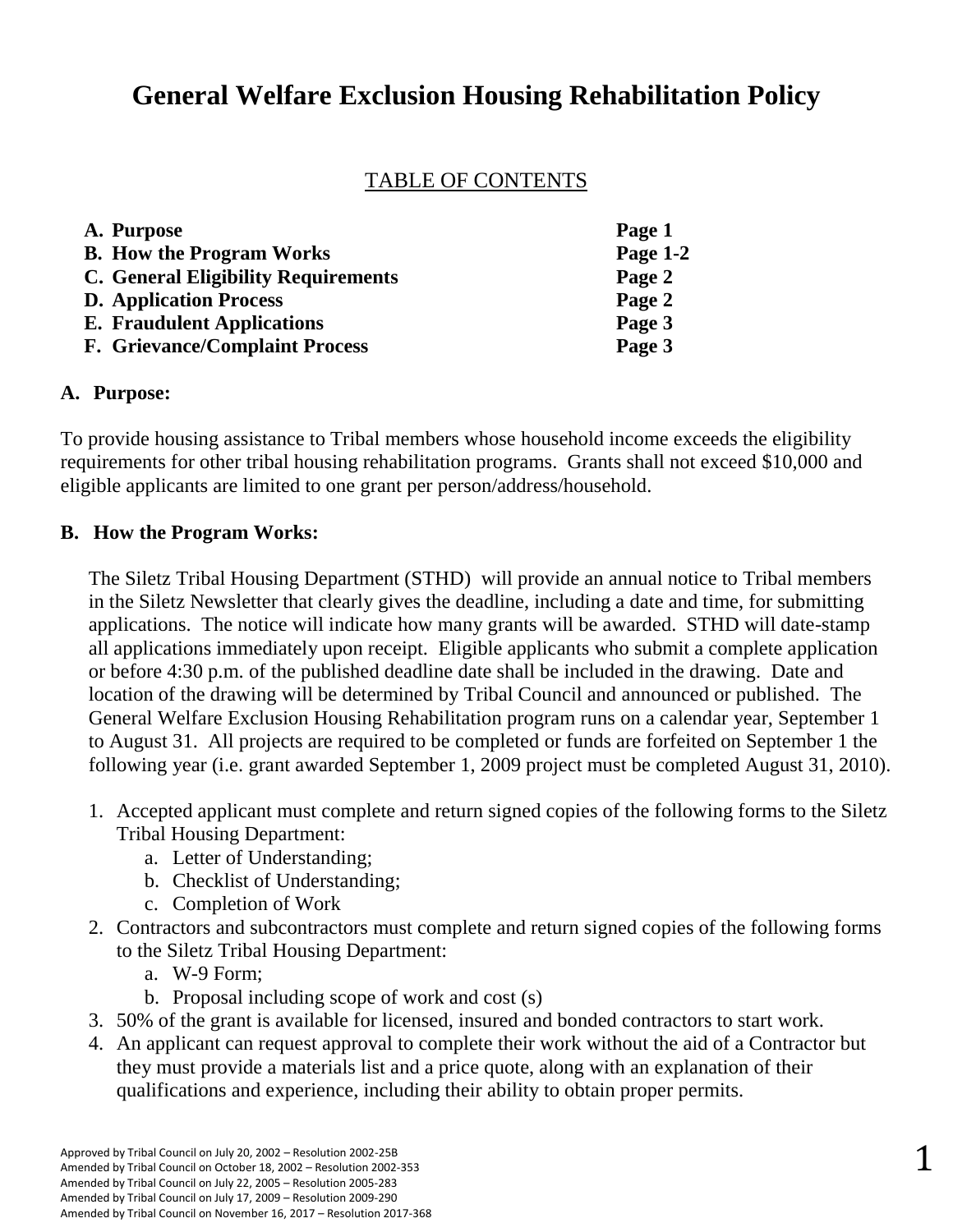- 5. If it has been determined that the applicant can complete their own project, the applicant shall submit material cost (s) from a supplier and/or proposal from a sub-contractor for a direct payment from STHD. STHD will not pay labor cost to the applicant. The balance will be paid after submittal of original invoices for purchased materials and the submission of the before and after pictures of the work completed.
- 6. The Housing Director or designee shall have the authority to approve or disapprove an applicant's request to complete his/her own work.
- 7. All work must comply with local building codes, and proof of permit, if necessary, may be required before initial payment can be made.
- 8. Homeowners must complete a "Satisfaction of Work Completed" Form before final payment.
- 9. The Siletz Tribe is not responsible for quality of workmanship, and nothing in this program or policy shall be construed as a waiver of sovereign immunity.

#### **C. General Eligibility Requirements (all must be met):**

- 1. Must be an enrolled Siletz Tribal member, age 18 and over or an emancipated minor to apply. Only one application per person/address/household may be selected.
- 2. Household must be over the published Income limits for Native American Housing Assistance and Self-Determination Act of 1996 and the U.S. Housing Act of 1937.
- 3. Except for Indian Health Service Health or Disability Related Modernization Program, applicants must not be current participants in any other Tribal Housing programs within the first five years following the initial date of service including: 1) Down Payment Assistance; 2) NAHASDA Rehabilitation Program; 3) NAHASDA Elders Replacement Program; 4) NAHASDA Rehabilitation Program for Elder Tribal Members; 5) NAHASDA Rehabilitation Program for Disabled Tribal Members; 6) Homeownership Program; 7) BIA Self Governance.
- 4. Application must be for construction rehabilitation work on primary residence owned by the applicant. No recreation vehicles will be considered as a primary residence.

# **D. Application Process:**

All persons applying for the General Welfare Exclusion Housing Rehabilitation Program must complete an application packet, which is available at the STHD office located at 555 Tolowa Court, Siletz Oregon, or any of the Area Offices of the Siletz Tribe. The application consists of the General Welfare Exclusion Housing Rehabilitation Program application with attachments, including proof of enrollment, proof of homeownership with tribal member's name on it and proof of current annual income for all adult household members eighteen (18) and over. Applications maybe returned to STHD by mail, personally or faxed. The applications will be date/time stamped and a letter will be provided to the applicant with-in 14 days of receiving the application.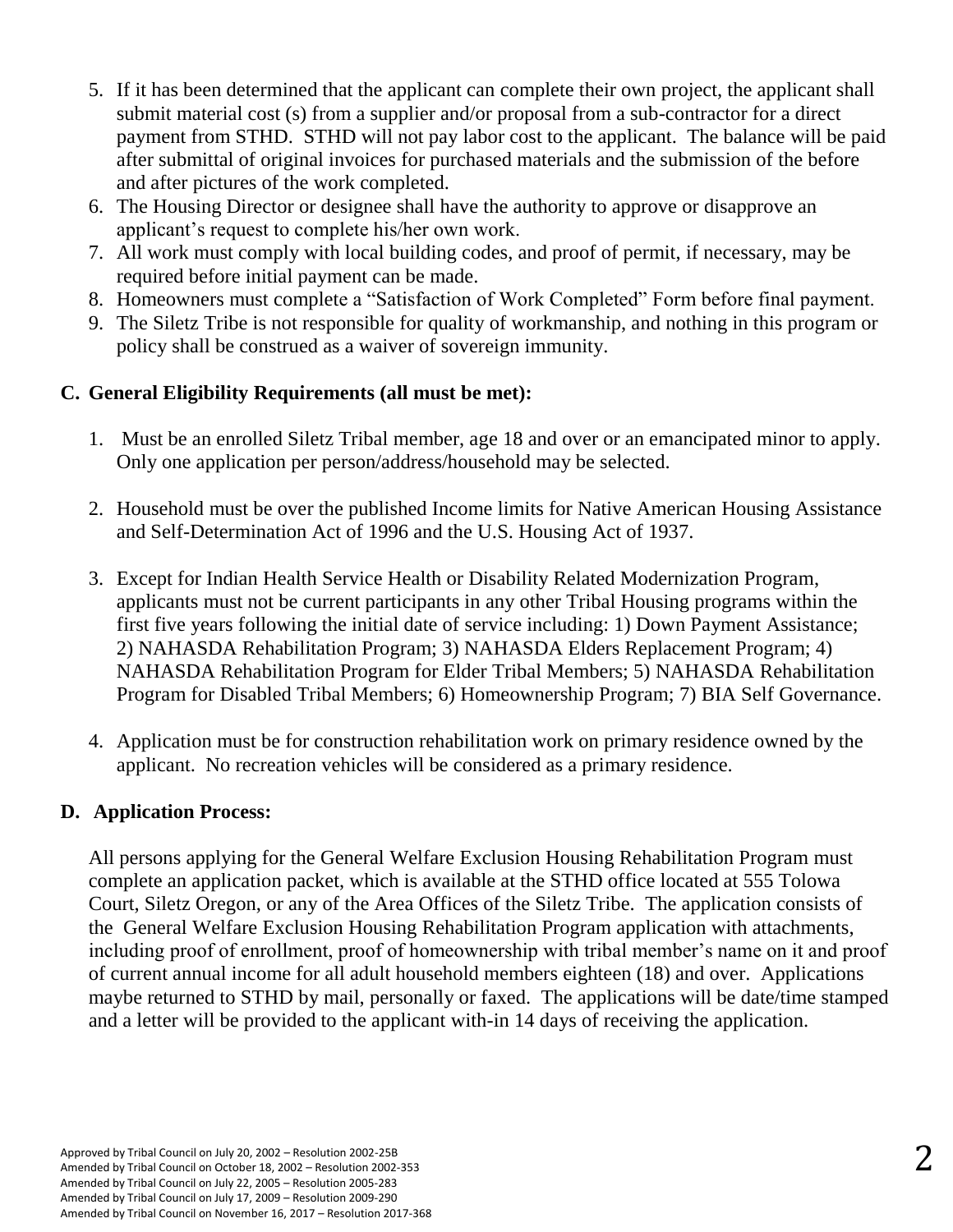#### **E. Fraudulent Applications:**

If at any time during the application process, STHD has reasonable cause to believe that the applicant provided false, incomplete, or inaccurate information, STHD will conduct an investigation to determine whether fraud was committed. If STHD determines that fraud likely has been committed, STHD will refer the matter to Tribal, state, and federal authorities and the applicant may be subject to penalties under applicable law.

#### **F. Grievance/Complaint Process:**

If you disagree with a Housing decision or action, please do not hesitate to call the Housing staff member whose decision or action concerns you. While informal resolutions encouraged, you still have to comply with the time limits to appeal. You cannot skip a step in the formal process.

# **1 st Step – Review by Housing Director:**

If you disagree with a decision or action of the Housing Department, you have the right to file an appeal with the Housing Director within thirty dates from the date of the department's action. "Appeal" means any type of dispute with a STHD action or failure to act. Your appeal must be filed within 30 days of any written notification of an adverse action, but if no written decision is completed, then you must appeal within thirty days of the time you learn of the decision. Your appeal must include: 1) an explanation of why you are appealing; 2) all the information, documents, and evidence that you want to have considered; and 3) an explanation of any errors that you believe STHD made.

# **2 nd Step – Review by Housing Committee:**

If the Housing Director denies your appeal (or if the initial decision was signed by Housing Director), you have the right to appeal to the Siletz Tribal Housing Committee in writing within 30 days from the date of the Housing Director's decision. The decision of the Housing Committee shall be the final administrative decision of the tribe.

No particular form is required to do this as long as the complaint or grievance: (1) is in writing and is signed by the party or his or her spokesperson or attorney; and (2) is actually and timely delivered to the Housing Department. If you want additional information or documentation considered please deliver them with your appeal or bring them to the hearing. If the Housing Committee sets your appeal for a hearing, you will be notified. It is your responsibility to attend if you wish to testify.

# **3 rd Step- Tribal Court:**

If the Housing Committee denies your appeal, you have the right to appeal to the Siletz Tribal Court. Your appeal must be filed within thirty (30) days of receipt of the decision.